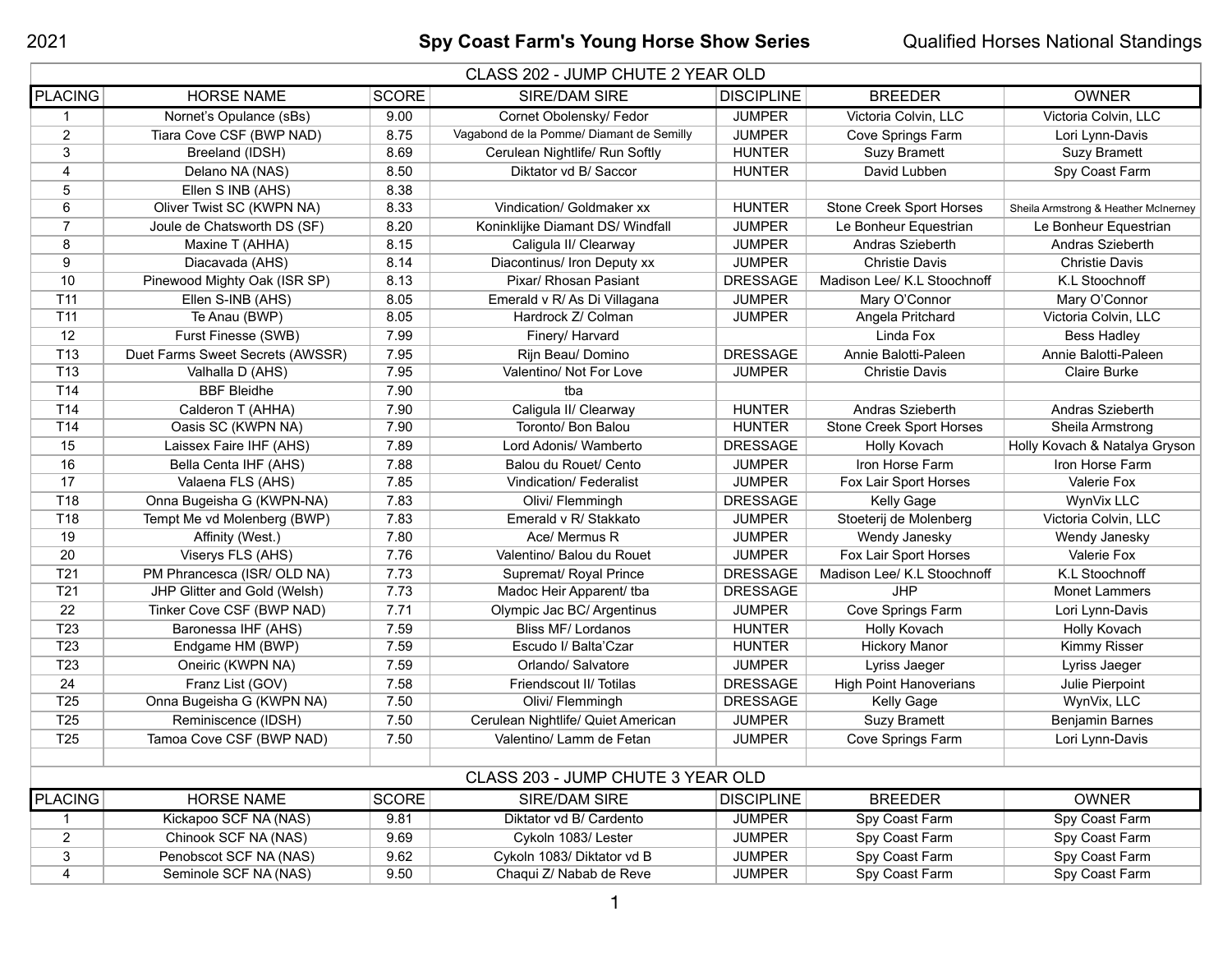# **Spy Coast Farm's Young Horse Show Series** Qualified Horses National Standings

| 5                                 | Sandro's Cameo NA (NAS)      | 9.38         | Cantor de la Vie/ Saccor                     | <b>HUNTER</b>     | David Lubben                    | Spy Coast Farm              |  |
|-----------------------------------|------------------------------|--------------|----------------------------------------------|-------------------|---------------------------------|-----------------------------|--|
| 6                                 | Icarus de Chatsworth DS (SF) | 8.96         | Koninklijke Diamant DS/ Querdolan Vitarel    | <b>JUMPER</b>     | Le Bonheur Equestrian           | Le Bonheur Equestrian       |  |
| $\overline{7}$                    | Incredibull Journey DS (SF)  | 8.68         | Koninklijke Diamant DS/ Incredibull Mr Biggs | <b>JUMPER</b>     | Le Bonheur Equestrian           | Le Bonheur Equestrian       |  |
| 8                                 | Okie Brown (JC)              | 8.48         | Cavvy/ Pleasantly Perfect                    | <b>EVENTER</b>    | tba                             | Angela Bailey               |  |
| 9                                 | Nantucket S (KWPN NA)        | 8.46         | Contendro I/ Canturo                         | <b>HUNTER</b>     | Sakura Hill Farm                | Martin Douzant              |  |
| 10                                | Sequoia (GOV)                | 8.44         | Qredit/ Riverman                             | <b>HUNTER</b>     | <b>Taylor Polito</b>            | <b>Taylor Polito</b>        |  |
| 11                                | Capital T (AHHA)             | 8.36         | Caligula II/ Clearway                        | <b>JUMPER</b>     | Andras Szieberth                | Andreea Strigel             |  |
| 12                                | Cosimo (GOV)                 | 8.35         | Contendro I/ ES Winterprinz                  | <b>JUMPER</b>     | <b>Ashley Matthews</b>          | <b>Ashley Matthews</b>      |  |
| 13                                | Perfect Bliss M (RPSI)       | 8.15         | Bliss MF/ Paparazzo                          | <b>HUNTER</b>     | Marabet Farm                    | Sally Haas Colbert          |  |
| 14                                | VieAnna (NAS)                | 8.14         | Diamant de Semilly/ Andiamo                  | <b>JUMPER</b>     | Kim Land                        | <b>Pinetree Farms</b>       |  |
| 15                                | Noctrolensky (KWPN)          | 8.10         | Cornet Obolensky/ Indoctro                   | <b>JUMPER</b>     | tba                             | Jessie Grabowski            |  |
| T <sub>16</sub>                   | Allora NBF (Westf.)          | 8.08         | Alla'Czar/ Rotspon                           | <b>HUNTER</b>     | New Blessings Farm              | <b>Cindy Spooner</b>        |  |
| T <sub>16</sub>                   | Conroy T (AHHA)              | 8.08         | Caligula II/ Lotus T                         | <b>EVENTER</b>    | Andras Szieberth                | Five Rings & Mikki Johansen |  |
| 17                                | Rosenhill (GOV)              | 8.03         | Rosenthal/ Cicera's Icewater                 | <b>JUMPER</b>     | Emory & Henry College           | <b>Tiffany Catledge</b>     |  |
| 18                                | Revelation TSH (GOV)         | 8.00         | Relevantus/ Fuerst Gotthard                  | <b>HUNTER</b>     | <b>Timeless Sport Horses</b>    | <b>Heather McInerney</b>    |  |
| 19                                | Selik Nikko PAF (Westf.)     | 7.94         | C Quito vh P/ Indoctro                       | <b>HUNTER</b>     | Kimberlee Farms                 | Susan Novotny               |  |
| 20                                | Night Train MF (KWPN NA)     | 7.93         | Emerald v R/ Burggraaf                       | <b>JUMPER</b>     | Greg Michalson                  | Greg Michalson              |  |
| 21                                | Brava HM (BWP)               | 7.90         | Bandelero JSF/ Rapport                       | <b>HUNTER</b>     | <b>Hickory Manor</b>            | Kara Mongello               |  |
| 22                                | Conspiracy Theory (AHS)      | 7.89         | <b>Checkmate/ Federalist</b>                 | <b>JUMPER</b>     | Fox Lair Sport Horses           | Valerie Fox                 |  |
| 23                                | Lady Leia (GOV)              | 7.84         | Ruffian/ Cottage Boy                         | <b>EVENTER</b>    | Cynthia M Gartrell              | Cynthia M McNemar           |  |
| 24                                | Miss Roxy (JC)               | 7.81         | Noble Mission xx/ Exceed and Excel xx        | <b>EVENTER</b>    | HnR Northhaft Horse Racing      | <b>Monica Fiss</b>          |  |
| T <sub>25</sub>                   | Pandora IHF (GOV)            | 7.80         | Pallido Blu CF/ Private Vow xx               | <b>HUNTER</b>     | Iron Horse Farm                 | Iron Horse Farm             |  |
| T <sub>25</sub>                   | Qua-Z (NAS)                  | 7.80         | Quilot Z/ Mezcalero                          | <b>JUMPER</b>     | Maria Kneipp                    | Maria Kneipp                |  |
| T26                               | Chill in the Air (AHS)       | 7.73         | Chilli Morning/ Rapture R                    | <b>EVENTER</b>    | Karin Burchianti                | tba                         |  |
| T <sub>26</sub>                   | Sancia (BWP NAD)             | 7.73         | Diktator vd B/ Conteros                      | <b>HUNTER</b>     | Carol Thogode                   | Carol Thogode               |  |
| 27                                | Nantucket (KWPN NA)          | 7.70         | Onze Fons/ Kodachrome                        | <b>HUNTER</b>     | Cassandra Mahoney               | Cassandra Mahoney           |  |
| 28                                | Navi TWF (KWPN NA)           | 7.66         | Vincere/ Riverman                            | <b>HUNTER</b>     | Katharina Huenermann            | Gabriella Winkler           |  |
| 29                                | Watersprite (AHS)            | 7.65         | Waterford/ Caruso                            | <b>HUNTER</b>     | Mountain Vista Farm             | Sarah Clouden               |  |
| 30                                | Soluna TWF (GOV)             | 7.61         | Bon Coeur/ Domingo                           | <b>EVENTER</b>    | Katharina Huenermann            | Jennifer Neil               |  |
| 31                                | Counterpart (ISR/ Old NA)    | 7.59         | Westporte/ Donnerkell                        | <b>HUNTER</b>     | <b>Lilli Power</b>              | Lilli Power                 |  |
| T <sub>32</sub>                   | All About Me SC (GOV)        | 7.56         | Checkmate/ Larino                            | <b>HUNTER</b>     | <b>Stone Creek Sport Horses</b> | Sheila Armstrong            |  |
| T32                               | Glamourshot NBF (Westf.)     | 7.56         | Goldmaker/ Legaczy                           | <b>EVENTER</b>    | Karen Severns                   | Gena Cindric                |  |
| 33                                | Benedikt GPF (ISR/ Old NA)   | 7.54         | Salute Z/ Domino RSF                         | <b>DRESSAGE</b>   | Maria Parr                      | <b>Judy Schwartz</b>        |  |
| T <sub>34</sub>                   | Steakin in High Tops (AWSSR) | 7.50         | Cedarfield Topper/ Rock N Roll               |                   | Amelia Burkemper                | Kate Bauer                  |  |
| T34                               | Amore Per Sempre TW (GOV)    | 7.50         | Quabri de l'ile/ Limbus                      | <b>JUMPER</b>     | Three Wishes Farm               | Rocking Baskalisk Farm      |  |
|                                   |                              |              |                                              |                   |                                 |                             |  |
| CLASS 204 - JUMP CHUTE 4 YEAR OLD |                              |              |                                              |                   |                                 |                             |  |
| <b>PLACING</b>                    | <b>HORSE NAME</b>            | <b>SCORE</b> | SIRE/DAM SIRE                                | <b>DISCIPLINE</b> | <b>BREEDER</b>                  | <b>OWNER</b>                |  |
| $\mathbf{1}$                      | Ciel D'emeraude (AHHA)       | 9.25         | Contendro I/ Cherokees Bay                   | <b>EVENTER</b>    | <b>Emeraude Dandurand</b>       | <b>Emeraude Dandurand</b>   |  |
| $\overline{2}$                    | Valedictorian IHF (AHS)      | 9.00         | Vindication/ Picaro                          | <b>JUMPER</b>     | Iron Horse Farm                 | Iron Horse Farm             |  |
| 3                                 | Frame Sevreine (JC)          | 8.75         | Birdstone xx/ Itaka xx                       | <b>EVENTER</b>    | Randy & Alyse Cohen             | Martin Douzant              |  |
| 4                                 | Super Fly JZ (Z)             | 8.66         | Silvio I/ tba                                | <b>JUMPER</b>     | Jenkins Sport Horses            | Mary Chase                  |  |
| 5                                 | Sisco (GOV)                  | 8.61         | Sternlicht/ Iroko                            | <b>JUMPER</b>     | Lori Brown                      | <b>Tiffany Catledge</b>     |  |
| 6                                 | Fanese KF (KWPN NA)          | 8.39         | Fandango HX/ Indoctro                        | <b>JUMPER</b>     | Kimberlee Farms                 | Kathleen Rice               |  |